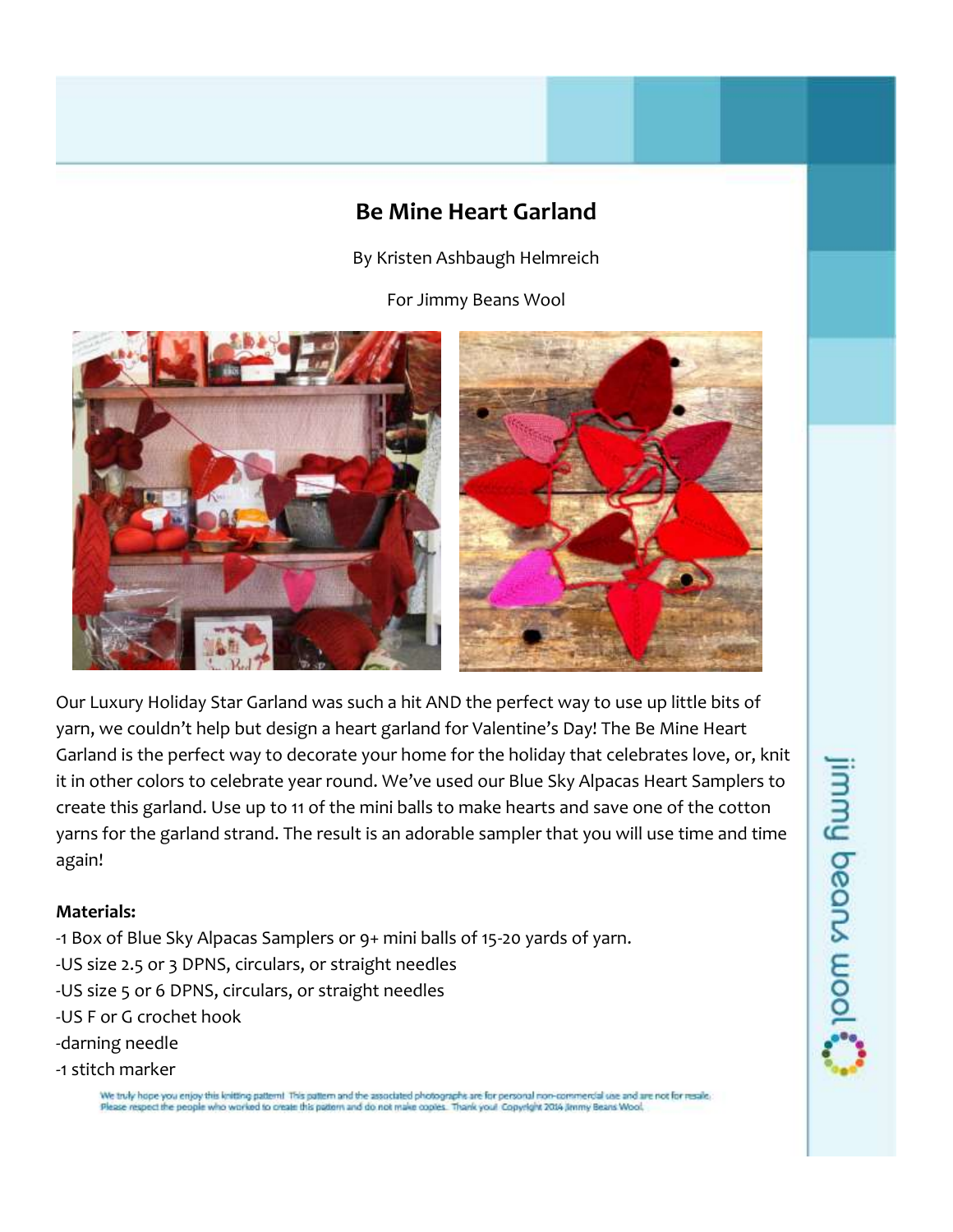### **Gauge:**

Not important

**Finished Measurement:**

Varies

### **Abbreviations:**

k- knit Yo- yarn over Pm- place marker Sl m- slip marker Co- cast on Bo- bind off St(s)- stitch(es) k2tog- knit 2 together ssk- slip, slip, knit the two slipped stitches together. K1f&b- knit one into the front and then the back of the same stitch



### **Heart Directions**:

\*Make as many hearts as you'd like--9 is a good goal number (shown), but more is even better! There is enough yarn in the sampler to make 11 hearts with one mini-skein left for the garland strand. There is enough yarn to connect all 11 hearts to the garland strand. If you choose to do more than 11 hearts, you will need more yarn for your garland strand.

CO 7 sts using the smaller needle for the finer yarns and larger needle for the heavier yarns.

Row 1: k1, k1f&b, k3, k1f&b, k1 (9 sts) Row 2: k1, k1f&b, k2, yo, pm, k1, yo, k2, k1f&b, k1 (13 sts) Row 3: k1, k1f&b, to marker, yo, sl m, k1, yo, k to last 2 sts, k1f&b, k1 (17 sts) Row 4: repeat row  $3$  (21 sts) Row 5: k to marker, yo, sl m, k1, yo, k to end of row (23 sts) Rows 6-15: repeat row 5 (25, 27, 29, 31, 33, 35, 37, 39, 41, 43, & 45 sts for each row) Row 16: k2tog, k to marker, yo, sl m, k1, yo, k to last 2 sts, ssk. (45 sts)

# jimmy beans wool